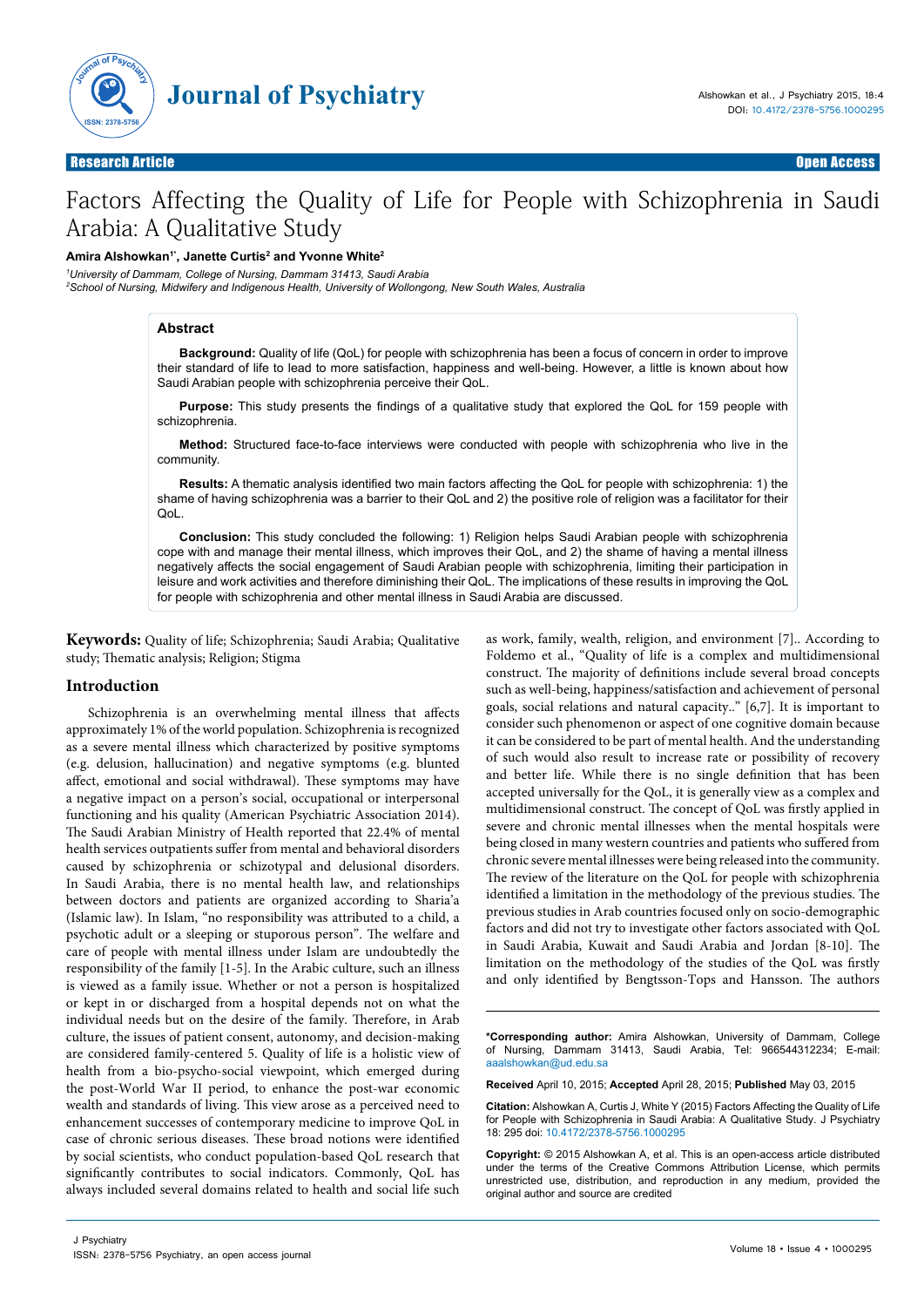reported a very important limitation that needs to be investigated in future studies, which is, by using quantitative data only; it was unable to identify other information that would provide a holistic picture of the QoL for people schizophrenia. Therefore, Bengtsson-Tops and Hansson13 recommended that quantitative and qualitative data be combined in order to obtain a comprehensive view of the QoL for people with mental illness. The use of quantitative and qualitative data will help to view people with mental illness from a holistic viewpoint as whole persons involved in daily life. Therefore the purpose of this study was to explore the quality of life for people with schizophrenia in Saudi Arabian. This study addresses the following question:

How do people with schizophrenia in Saudi Arabia perceive their QoL?

# **Method**

## **Design**

The design was a descriptive, qualitative study. The data were collected by semi-structured interview and were analyzed by a thematic analysis method.

## **Sampling method**

A purposive sample was recruited from a psychiatric outpatient department in Saudi Arabia in 2010. The participants of this study were people with schizophrenia. The study inclusion criteria were; Saudi Arabian citizens, aged 18-65 years, and meeting the DSM-IV-TR diagnosis of schizophrenia. The patients were identified as being clinically stable by a psychiatrist. The research aim was described to the potential participants. If the participants decided to participate, they contacted the researcher in order to arrange for the interview.

In cooperation with the head of the Department of Psychiatry, 198 patients who met the study participation criteria were identified. The nurses approached the patients during their regular follow-up visits at the outpatient clinic, and they provided the patients with the research information package along with brief explanations regarding the research project. The patients had the opportunity to decide whether to participant in the study and contact the researcher to arrange for the interview. Of the 198 eligible patients, 159 contacted the researcher and agreed to participate in the study. The consenting patients were interviewed by the researcher on the day of their next visit to the psychiatric outpatient clinic. At the beginning of the interview, each patient was required to sign the consent form together with the researcher. The researcher interviewed the participating patients after they had finished their ordinary consultation sessions in a room in the psychiatric outpatient clinic that was free of distraction [11-15].

#### **Description of the participants**

The participants were 159 people with schizophrenia, including 97 male and 62 female. Their ages ranged from 18-65 years, with a mean age of 38.23. Regarding their education level, the majority of the participants completed their secondary school education (72), followed by primary school education (61) and University graduate (26). Concerning employment status, 72 were employed and 87 were unemployed. Most of the participants were married (82), followed by single (62), and divorced, separated or widowed (15).

#### **Data collection**

The data were collected through face-to-face interviews, which were conducted in a private room that was provided by the hospital in

which the participants received outpatient treatment. The participants were asked about their view of their QoL, as well as the factors that work as facilitator or barriers to their QoL. Participants were asked the following initial core question and allowed to respond to it as fully as possible: Can you name any things that would improve your life quality? Further questions were added throughout the interviews, which were relevant to the focus and progress of the individual interview process to obtain in-depth information, clarification, and additional details. These questions were as follows: 1) what are the facilitators of your quality of life? 2) what are the barriers to your quality of life? The interviews lasted for 45 minutes and were recorded on a digital voice recorder under agreement from each participant. All the information the patients provided was confidential, and no identifying information was used. Data obtained from the patients were kept under lock [15-21].

## **Data analysis**

Data analysis included two main stages: data preparation and data analysis. In the data preparation stage, the interview recordings were transcribed from verbal data into written form. The transcription was carefully performed by listening to voice tone, breaks, and emotional expression. After the transcription and a careful reading, data were translated from Arabic to English by a bilingual expert. The transcribed data of the interview were provided in a Word document file (.doc) and used for data analysis through the use of the Nvivo software. In the data analysis stage, thematic analysis was used to identify themes related to how Saudi Arabian people with schizophrenia perceive their QoL. Thematic analysis is a method used for analysing qualitative data through organizing and describing it before identifying and reporting themes. This method of qualitative data analysis was used in this study because it is more flexible than other methods because it lacks theoretical restrictions such as, grounded theory. Thematic analysis involves six main phases: 1) reading and re-reading the data until becoming familiar with data, 2) creating preliminary codes, 3) exploring for themes, 4) evaluating themes, 5) defining themes and 6) producing the report18.

## **Ethical Considerations**

Permission to conduct the study was obtained from the Human Research Ethics Committee of the University of Wollongong, Australia and from a local hospital in Saudi Arabia where the data were collected. Research ethical considerations including the nature and aims of the research, voluntary participation, the right to withdraw from participation, the protection of confidentiality and privacy, the storage of data, and benefits of research were explained in writing to potential participants. Written consent was obtained before participation.

## **Results**

Based on the process detailed in the data's thematic analysis, two main themes emerged; under each theme a group of subthemes was identified. The emerging themes were as follows: (a) shame of schizophrenia and (b) positive role of religion. The findings of the thematic analysis of the data are shown in Table 1. Simple counting (content analysis) was used to identify the number of responses to specific themes to add weight to the importance of themes. Fortyfour of the participants, out of a total number of 159, reported that the shame of schizophrenia affected their lives negatively. Within the group that reported feeling shame about their schizophrenia, a group of subthemes emerged. This group of subthemes included keeping "it" secret and the Media exaggerate "it". On the other hand, 110 out of 159 participants reported that the positive role of religion was positively

Page 2 of 6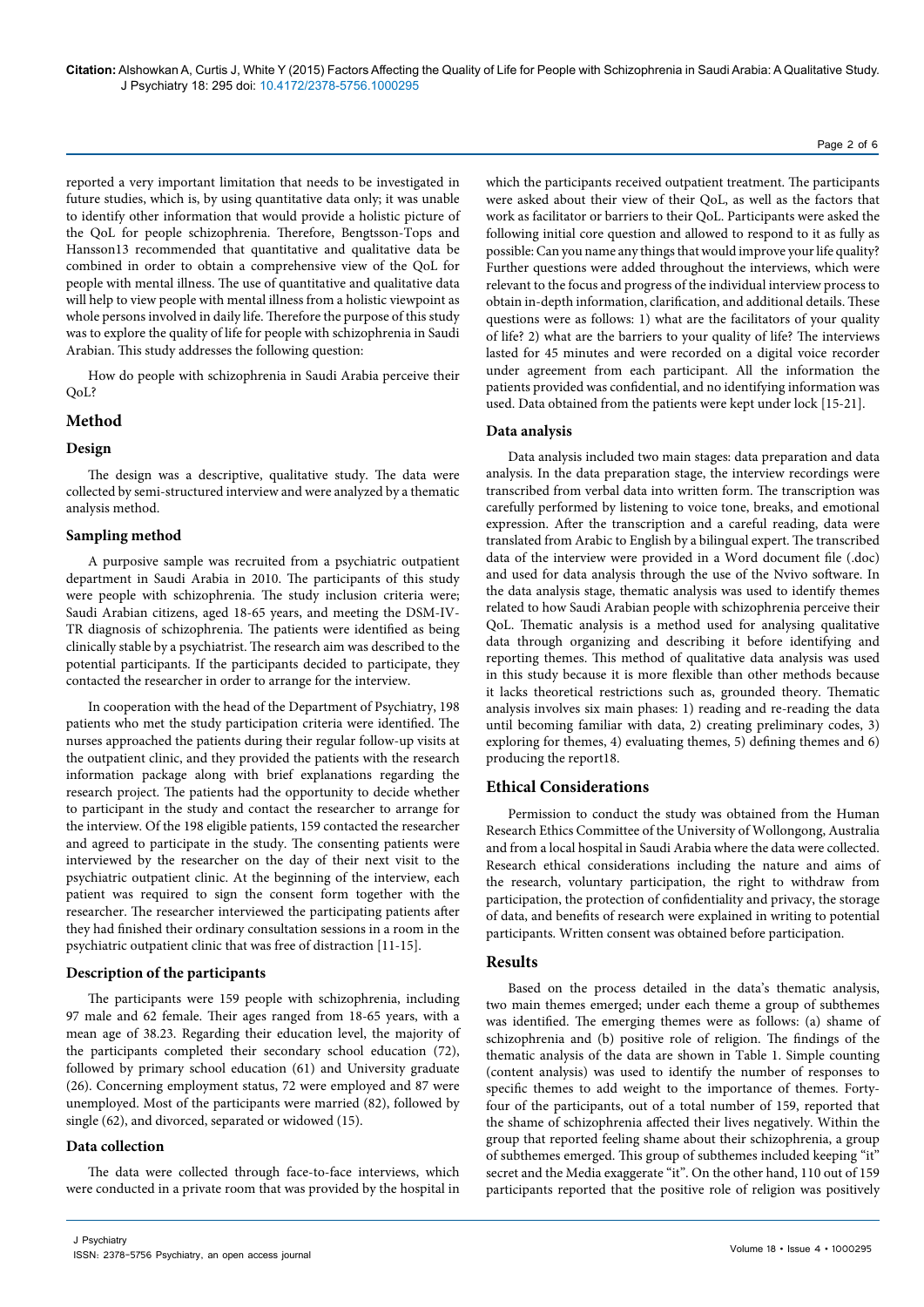| Codes               | Subthemes (no)                                                                                                                          | Themes (no)                        |
|---------------------|-----------------------------------------------------------------------------------------------------------------------------------------|------------------------------------|
| Barriers to QoL     | Keeping "it" secret (39)<br>Media exaggerate "it" (5)                                                                                   | Shame of<br>schizophrenia (44)     |
| Facilitators of QoL | Acceptance of illness (15)<br>Religious practices such as prayer<br>and use of the Quran (82)<br>Belief in faith healer treatments (13) | Positive role of religion<br>(110) |

Note: no=Number of the study participants who suggested each subthemes and theme. Total number of participants=159

**Table 1:** Themes and subthemes that emerged based on the thematic analysis of data.

associated with their QoL. Likewise, a number of subthemes emerged in the areas of the positive role of religion including acceptance of the illness; practices (e.g., prayer and reading the Quran); and belief in faith healer treatments (Table 1).

# **Shame of Schizophrenia**

## **Keeping "it" secret**

The issue of keeping schizophrenia a secret matter emerged as a major theme. Thirty-nine of the 159 participants reported that the shame of having schizophrenia affected their lives. Participants indicated that they would prefer to keep their illness secret for two main reasons: (a) family shame of having a family member with schizophrenia; and (b) public shame of having schizophrenia [22-29].

Firstly, participants reported that they preferred hiding their illness because it brings shame to their families and affects their position in the community. Participant no. 27 explained this sentiment in the following statement:

The problem is that our society looks at people with mental illness as a disgrace to their family. Therefore, the patient and family prefer to hide the disease and don't seek professional help [30-36].

(Participant no. 27, 45 years old, male, primary education, unemployed, married)

Participants indicated that they felt punished by their family for having schizophrenia. Participants described the ways that their family punished them as taking the form of misunderstanding, mistreatment, over-controlling them, being treated differently from others in their family, being mistrusted and watched by their family, and being punished for having certain behaviors. For example:

My mum can't understand me. If she will see me nervous or with a very bad mood, she does not know how to deal with me and therefore she starts to ask, "Why are you nervous?" Sometimes I can't tolerate her and I start crying. My mother always tries to break my opinion. She always tries to control me even in the silly things; she treats me like a three-year-old.

(Participant no. 55, 22 years old, female, primary education, unemployed, single)

Secondly, participants talked about consciously trying to hide that they had a mental illness. They indicated that they preferred to hide their illness and keep it a secret matter because they feel shame from the public, uncomfortable and anxious when someone knows about their illness. For example:

The only thing that makes me happy is hiding the fact that I am mentally ill because I feel uncomfortable and anxious when I tell other people about my sickness and that I am on medication. This is a highly sensitive issue for me and and it must be a private and confidential

matter. Only a limited number of my relatives know about my illness because it places a stigma on my family [37].

(Participant no. 9, 44 years old, female, university education, unemployed, single)

Participants reported that having a mental illness impacted on their personal, social, and employment potential. They indicated that due to the shame and negative view associated with mental illness in society, they would not be allowed to get married or to have a job or social relationships. For example:

But because of my illness and negative view of people with mental illness as they are mentally ill. . . people will not allow me to get a job and to get married and to have a little dream like any other human being.

(Participant no. 71, 41 years old, male, primary education, unemployed, single)

Because of the shame and stigma associated with mental illness, participants felt that other people would prefer them to be hospitalized. They believe that the general public is afraid of them and thinks that they should not be in the community, but should rather be kept isolated, away from the mainstream community. For example:

My problem is that all the people who are aware of my condition are afraid of me. At the beginning when I hid my disease, none of them looked at me as a crazy person. But when I was treated for my disease and faced the people, they said that I am mentally ill and I should be in the hospital, not with them in public.

(Participant no. 128, 22 years old, female, secondary education, unemployed, single)

#### **Media exaggerate "it"**

Five out of the 159 participants thought that the media has a vital role in demonstrating the lack of knowledge about mental illness, and it adds shame and stigma to those people who diagnosed with schizophrenia. By not understanding mental illness, the medial reinforced stereotypes, myths and fear of people with schizophrenia and therefore perpetuated the notion of dangerousness and stigmatizing them more. In term, this increased their feeling of shame. For example:

I found that in the Arabian Gulf TV series, and in Egyptian films, it displays mental illness in an exaggerated and sarcastic way. Usually, all the bad, evil, and dangerous people on TV are people with mental illness.

(Participant no. 16, 34 years old, female, primary education, employed, single)

Not all participants simply accept the idea that media portrayal or broadcast needs to be negative. Providing mental health education by means of the media was suggested as an important way of creating a healthier community, increasing knowledge about schizophrenia, and decreasing myths about the disease, thereby lessening discrimination. For example:

I think it would be better to increase media mental health education for the public to help families and friends to support and take care of those people. And to provide a healthy community that can treat schizophrenia like the flu.

(Participant no. 156, 24 years old, female, primary education, unemployed, single) [38].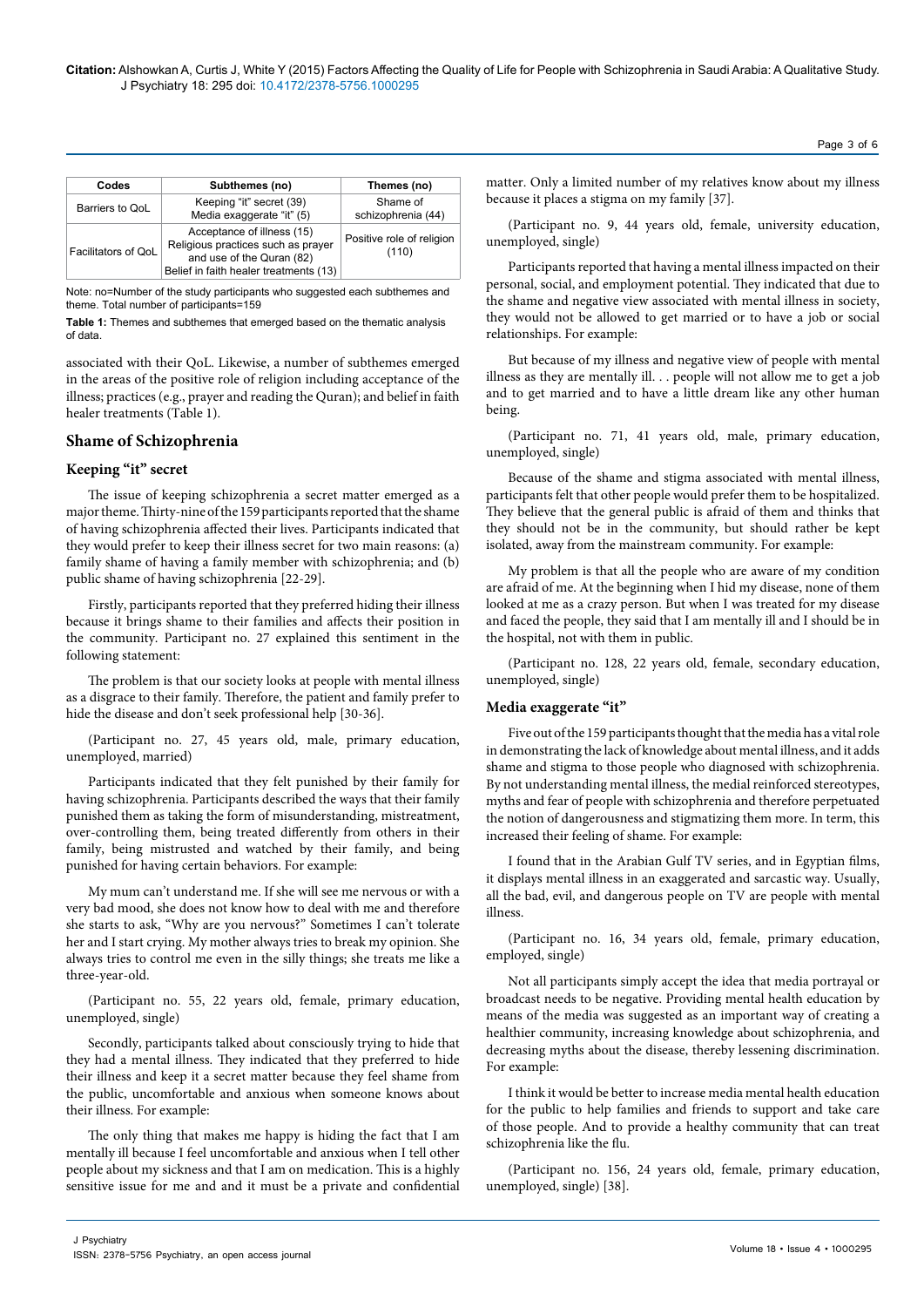#### **Positive role of religion**

Religious practices such as prayer and use of the Quran.

The majority of the participants (82) reported that they perform religious practices to improve their lives. Participants stated that they rely on reading and listening to the verses of the Quran. They perform different kinds of worship such as private prayer, prayer at mosques, and praise. The performance of worship helps them to be happy because they will be closer to God and feel that God is with them. They believed that it improves their mental health and find reading the Quran relaxes them, and thereby relives stress [39-41]. For example:

Continually reading the Quran gives me psychological fulfilment and comfort. Reading verses of the Quran has an influence on my spirit and soul. . . the Holy Quran has a much greater influence in improving my mental health because it relieves stress; satisfies my heart, mind, and soul; and relaxes the psyche. Listening to Quran tapes daily is a great comfort.

(Participant no. 1, 25 years old, male, primary education, employed, married)

Participants experienced a feeling of peace as they concentrated on listing to the Quran or engaged in prayers. They found the process comforting. For example:

Praise and prayers for forgiveness are daily miracles; they give me comfort. Happiness and peace of mind come from listening to the Word of God as the Word of God is at work to break things within the self.

(Participant no. 6, 43 years old, male, secondary education, employed, married)

#### **Positive role of religion**

Strong belief in the faith healer treatment of mental illness emerged as an important theme for the improvement of their health. Thirteen of the 159 participants reported that seeing a faith healer helped them to feel better.

Recently, after visiting a faith healer, I began to feel much better, and the hallucinations gradually began to disappear. I continued to see the faith healer . . . I feel much better every time I see the faith healer.

(Participant no. 11, 39 years old, female, university education, employed, widowed)

Faith healers helped participants to be in control of their negative symptoms and encouraged them to trust in God.

I was taking high dose medication because I don't leave my home [sic]. The symptoms were controlling me, until I felt that I have tightness in my chest and heart, and then I visited a well-known faith healer and he advised me to be close to Almighty God and trust him. This was just after Friday prayers.

(Participant no. 28, 43 years old, male, secondary education, employed, married)

The participants cited the most common methods of treatment that were used by the faith healer were as follows: Roqua (reading verses from the Quran), rubbing oil on the body, and drinking water with God's word read over it. For example:

I felt very [much] better when I went to a faith healer. He treated me by Roqua and gave me water to drink from it.

(Participant no. 145, 44 years old, female, university education, employed, married)

#### **Meaning of life**

Fifteen of the 159 participants indicated that religion and faith help them to view their illness positively, to accept their illness and improve their life. They view sickness as a test of their belief, and they believe that God will reward them for their patience. They believe that the treatment for their sickness is in God's hands. They insist that they rely on God, have a relationship with God, and find comfort and safety in their religious beliefs and practices. For example:

But my faith in God Almighty is strong, and I believe that what happens to me was decided by God. He decided that I would be sick; I am not mentally ill by chance. And I do not protest what God decided for me. I believe that the only healing for my sickness is in God's hands.

(Participants no. 2, 28 years old, male, primary education, employed, divorced)

Participants believe mental illness to be a challenge sent by God in order to test them. Hope was offered in the form of a story of faith in God. For example:

If you will have the strong belief in God you will say that I am lucky because my God chose to test me in this life. I believe that life is just a test for the believer and my God will reward me in the after life.

(Participant no. 55, 23 years old, female, primary education, unemployed, single)

## **Discussion**

This study involved a qualitative study investigating the QoL for people with schizophrenia in Saudi Arabia. Two themes were identified in relation to the perception of QoL for Saudi Arabian people with schizophrenia; 1) shame of schizophrenia, and 2) the positive role of religion. The discussion will be based on those two themes.

#### **Shame of Schizophrenia**

The findings of this qualitative study reveal that Saudi Arabian people with schizophrenia suffer shame from having schizophrenia. This result is supported by other studies undertaken in Morocco and Yemen. These researchers found that people with schizophrenia in traditional Arab countries suffered from stigma. In this study, Saudi Arabian people with schizophrenia reported having two main forms of shame associated with having schizophrenia; 1) family shame of having a relative with schizophrenia, and 2) public shame of having schizophrenia [42].

Firstly, Saudi Arabian people with schizophrenia indicated that the family shame of having a relative with schizophrenia affects their life and how their family treats them. Only a few studies have been published about the family shame of people with mental illness in Arab countries. Arab people prefer to hide that they have a family member with mental illness because they fear a bad reputation if people knew that they have a family member with mental illness. This study was supported by Kadri [19]. Secondly, the public shame of schizophrenia was another factor that negatively affects the QoL for Saudi Arabian people with schizophrenia. Public attitudes toward people with mental illness was studied and assessed in the public, in Yemen 20 and Qatar, in health professionals in Palestine and Jordan, and in non-health providers who work at mental health hospitals in Egypt and Kuwait;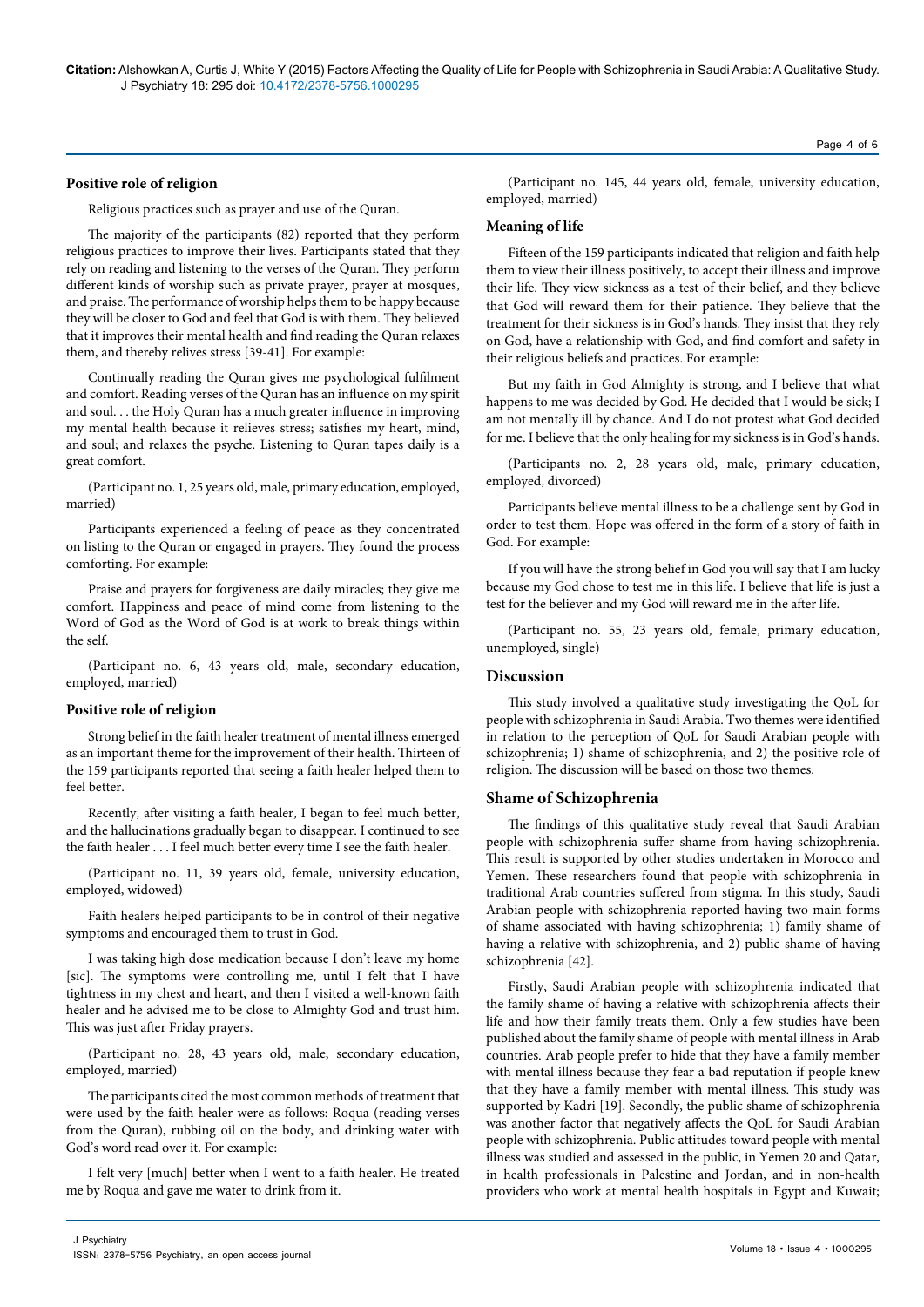the results showed a negative view of and attitude toward people with schizophrenia.

Another important finding that participants in this study raised is the role of the media in adding to more stigmatization of, and discrimination of people with mental illness. These findings were supported by other studies undertaken in the United Kingdom and New Zealand in regard to the role of the media in generating a negative view of people with mental illness. The interpretations of this qualitative study reveal that the shame of having schizophrenia negatively affected the QoL for people with schizophrenia in Saudi Arabia. This result is consistent with previous studies conducted in the United States of America, Taiwan, and New Zealand that showed that the discrimination and stigmatization of people with mental illness are associated with poor QoL. A possible explanation for this result is that higher levels of stigmatization among people with schizophrenia decreased their self-esteem; thus, they may have had difficulty in seeing their life as important and diminish their ability to enjoy it, which led to a lower QoL [43].

## **Positive Role of Religion**

The results of this study show that people with mental illness in Saudi Arabia believe that mental illness is caused by the will of God. In Islam, health and sickness are perceived as caused by God, and it is believed that health is distributed through his heavenly decisions and power. Therefore, Muslims tend to accept the will of God and face the illness with a strong faith and patience. The findings were supported by other studies 17, undertaken in Arab countries that found that people believe mental illness is caused by the will of God. In addition, Saudi Arabian people with schizophrenia in this study reported using religious practice (e.g., prayer, worship, reading the Quran) as a method to cope with their mental illness. This result was supported by Al-Krenawi et al. as well as Al-Krenawi, Graham, Dean, and Eltaiba. Saudi Arabian people with schizophrenia in this study showed strong personal belief in faith healers. This result is supported by Savaya and by Salem, Saleh, Yousef, and Sabri. In Arab culture, the faith healer has a very important position in the community because he/she belongs to the same culture, background, and community as the patient; they deal with mysterious and supernatural forces in which Arab people strongly believe. The interpretations of the qualitative findings of this study show that religion is found to be positively related to the QoL for people with schizophrenia in Saudi Arabia. This result is consistent with previous studies undertaken in China and the United States of America that show that spirituality and religiousness were positively related to a high QoL for people with mental illness. Therefore, religious faith and practice is an important factor in improving the QoL for Saudi Arabian people with schizophrenia. It is worth noting that none of this study's participants talked about negative religious coping, for example, anger, fear and guilt in their life. A number of studies have focused on investigating the negative and positive effects of religion on the lives of people with schizophrenia. Therefore, a possible reason why Saudi Arabian people with schizophrenia in this study reported only positive religious coping is that Saudi Arabia is a traditional and religious country. The main religion is Islam, which teaches Muslims to accept the will of God and face illness with strong faith and patience. However, a response bias must also be considered as participants might have been reluctant to discuss religion in negative terms in a traditional religious country such as Saudi Arabia. Therefore, in this study the majority of the participants 110 out of 159 were focused in the important role of the religion in the life of people with mental illness. However, only 44 participants reported shame of schizophrenia.

Consequently, the result showed that religion has a stronger impact in the QoL of people with schizophrenia in compare to feeling shame of having schizophrenia [44,45].

# **Limitations of the Study**

There are some important limitations that should be addressed. The first limitation was that the findings may not be generalized to people with schizophrenia who are institutionalized in psychiatric hospitals and are experiencing severe psychotic symptoms because the participants were patients who were receiving outpatient clinic treatment and in a stable mental health condition. A further limitation was a possible response bias, as participants may have been reluctant to discuss religion in negative terms in a traditional religious country like Saudi Arabia.

# **Recommendations**

Mental health services in Saudi Arabia need to integrate professional mental health treatment and religious treatment and provide mutual care for people with mental illness. The study reveals that people with schizophrenia reported that religious beliefs and practices, as well as faith healing treatment, facilitate improvements in their QoL. The stigmatization of people with mental illness in Saudi Arabia needs to be addressed. This study showed that people with schizophrenia in Saudi Arabia are suffering from stigmatization, which serves as a barrier to improving their QoL. Therefore, strategies to de-stigmatize people with schizophrenia in Saudi Arabia should be implemented. Carr and Halpin suggested a number of such strategies educating the media and using it to provide public health education and community awareness, establishing an agency that monitors how the media portray mental illness and provides penalties for inaccurate information, and providing training in psychoeducation for patients and their families. In addition, McGorry et al. suggested that in order to reduce stigma toward people with mental illness people need to share their experience and be open to talk and cope with illness and find the right way to get help.

Mental health providers play a significant role in contacting and dealing with people with schizophrenia in Saudi Arabia. Mental health providers who work with people with mental illness need to pay attention to a number of points that might affect the QoL for the people with schizophrenia in Saudi Arabia. Satorius suggested several interventions that need to be addressed by all mental health professionals who deal with people with mental illness. These actions include 1) examining their personal ability for and attitude toward working with people with mental illness, 2) protecting the rights of people with mental illness, 3) focusing on factors that improve the QoL for people with mental illness, and 4) working effectively with the community to change false perceptions and attitudes toward mental illness.

## **Conclusion**

Saudi Arabian people with schizophrenia identified two main factors that affect their QoL. The first factor is that the stigma of having schizophrenia was identified as a barrier to their QoL. Particularly, they identified family shame, public shame, and the role of the media in creating a negative view of people with mental illness. The second factor that affects their QoL is the positive role of religion in working as a facilitator for their QoL. They highlighted the positive role of religion and religious practice (e.g., prayers and the role of the faith healer treatment) in improving their health and life.